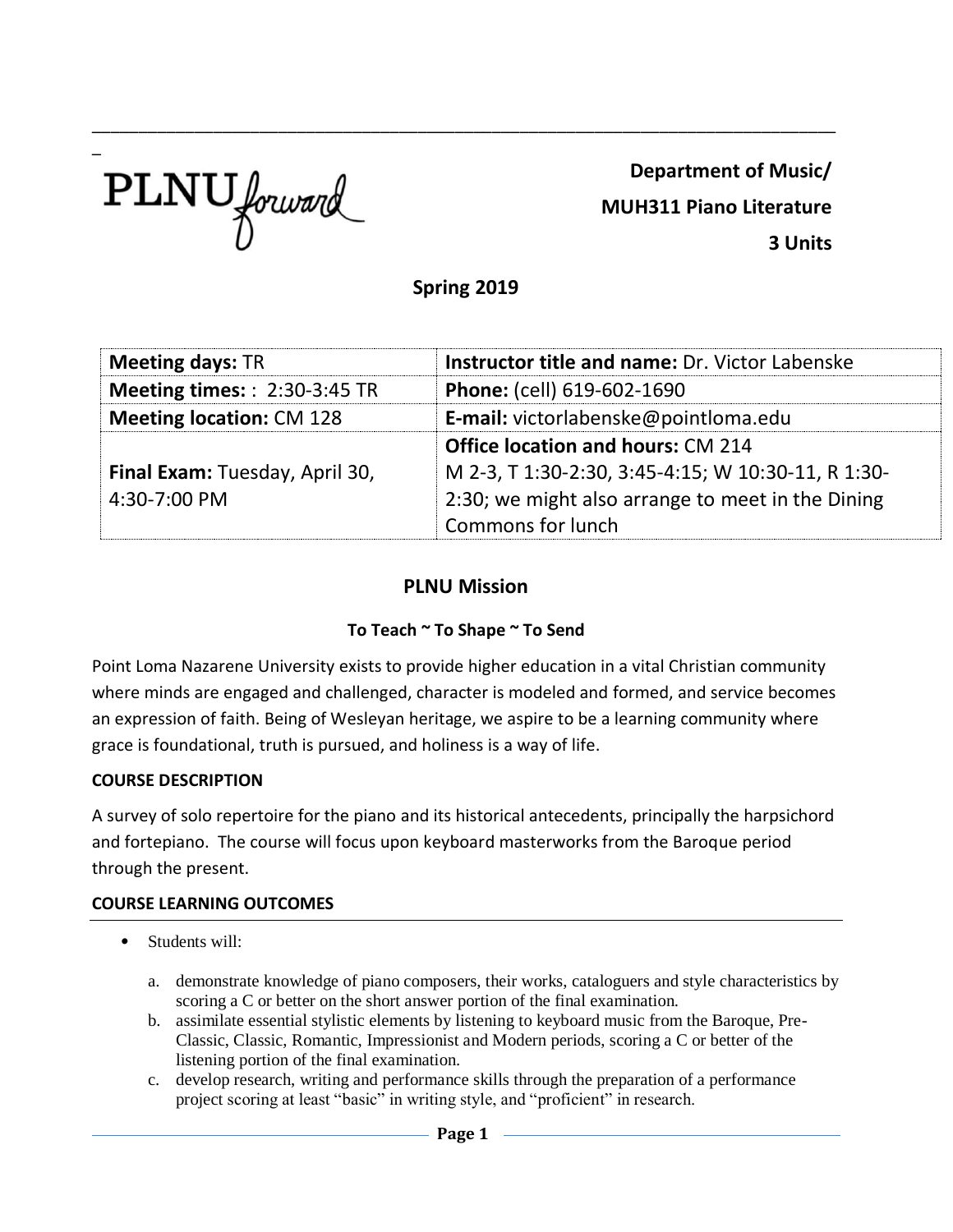LATE POLICY: **Late work will lose one letter grade for each calendar day late. Late work will not be accepted after the next class meeting following the due date. This type of regularity allows the students to receive prompt feedback. In addition, many assignments posted on Canvas will no longer be available after the time due (Therefore, you will not be able to complete these assignments late).**

#### **Performance Project**

You will present a "lecture performance" to the class in March.

• For January 17: Choose a piece that you will study and perform during the semester with both your applied instructor and in our Piano Literature class

• For February 21: You will submit an annotated bibliography, sort of like a performer's guide, to the composition you are studying. Include books, scores, web sources and journal articles.

• For March 14, 7:00-10:00 PM: Performance Project Presentation Party (PPPP): You will have 15-minutes to perform and discuss your piece.

You will be responsible to obtain the following information from your research and present it in your report:

- a. when was the piece written?
- b. what was happening in the composer's life at the time he/she was writing the piece?
- c. who first performed it? What was the relationship between composer and performer?
- d. where is the MS/autograph of the piece? Get a copy of the MS (may not be possible for modern works) and compare it to the performing edition. What can you learn about the composer's manner of work? How did the piece evolve?
- e. who publishes the main performing edition of this work? Who edited the main performing edition? Is the editor a scholar working on this composer's life and works? What has he/she contributed to the scholarship of this composer?
- f. who are the main scholars who are working/have worked on this composer's works?

### **REQUIRED TEXTS AND RECOMMENDED STUDY RESOURCES**

Gordon, Stewart. A History of Keyboard Literature. New York: Schirmer Books, 1996.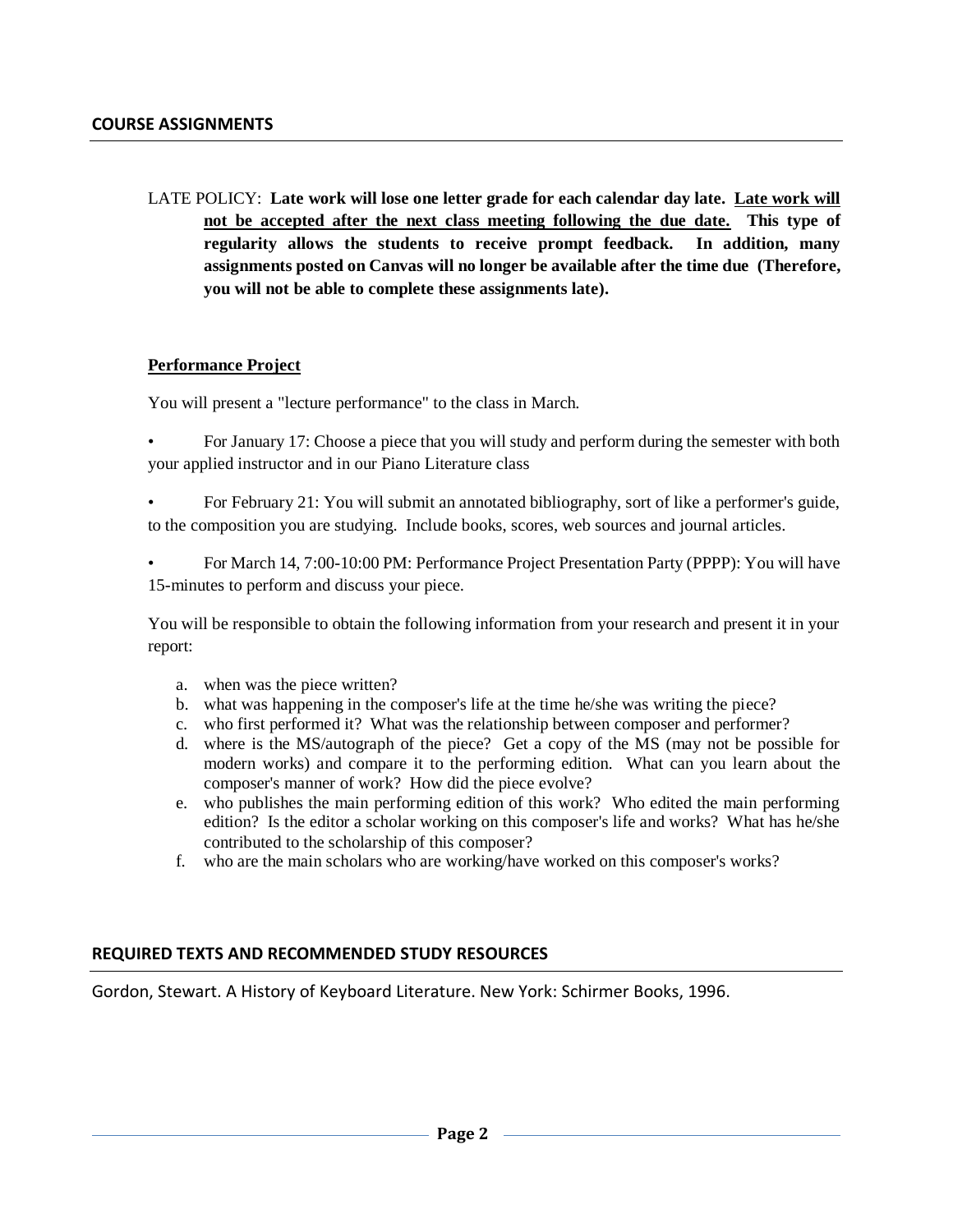### **ASSESSMENT AND GRADING**

| Grading componments (details below):                                                                                                                       | grade scale:                                                                         |                                                                                |
|------------------------------------------------------------------------------------------------------------------------------------------------------------|--------------------------------------------------------------------------------------|--------------------------------------------------------------------------------|
| a. Quizzes, Homework, In-class Work =<br>30%<br><b>b. Performance Project = 20%</b><br>c. Exam $I = 16\%$<br>d. Exam II = $16\%$<br>e. Final Exam $= 18\%$ | $A = 93 - 100$<br>$A = 90 - 92$<br>$B + = 87 - 89$<br>$B = 83 - 86$<br>$B = 80 - 82$ | $C = 73 - 76$<br>$C = 70 - 72$<br>$D+=67-69$<br>$D = 63 - 66$<br>$D = 60 - 62$ |
|                                                                                                                                                            | $C+=77-79$                                                                           | $F = 0 - 59$                                                                   |

## **FINAL EXAMINATION POLICY**

Successful completion of this class requires taking the final examination **on its scheduled day**. The final examination schedule is posted on the [Class Schedules](http://www.pointloma.edu/experience/academics/class-schedules) site. No requests for early examinations or alternative days will be approved.

### **PLNU COPYRIGHT POLICY**

Point Loma Nazarene University, as a non-profit educational institution, is entitled by law to use materials protected by the US Copyright Act for classroom education. Any use of those materials outside the class may violate the law.

## **PLNU ACADEMIC HONESTY POLICY**

Students should demonstrate academic honesty by doing original work and by giving appropriate credit to the ideas of others. Academic dishonesty is the act of presenting information, ideas, and/or concepts as one's own when in reality they are the results of another person's creativity and effort. A faculty member who believes a situation involving academic dishonesty has been detected may assign a failing grade for that assignment or examination, or, depending on the seriousness of the offense, for the course. Faculty should follow and students may appeal using the procedure in the university Catalog. See [Academic Policies](http://catalog.pointloma.edu/content.php?catoid=18&navoid=1278) for definitions of kinds of academic dishonesty and for further policy information.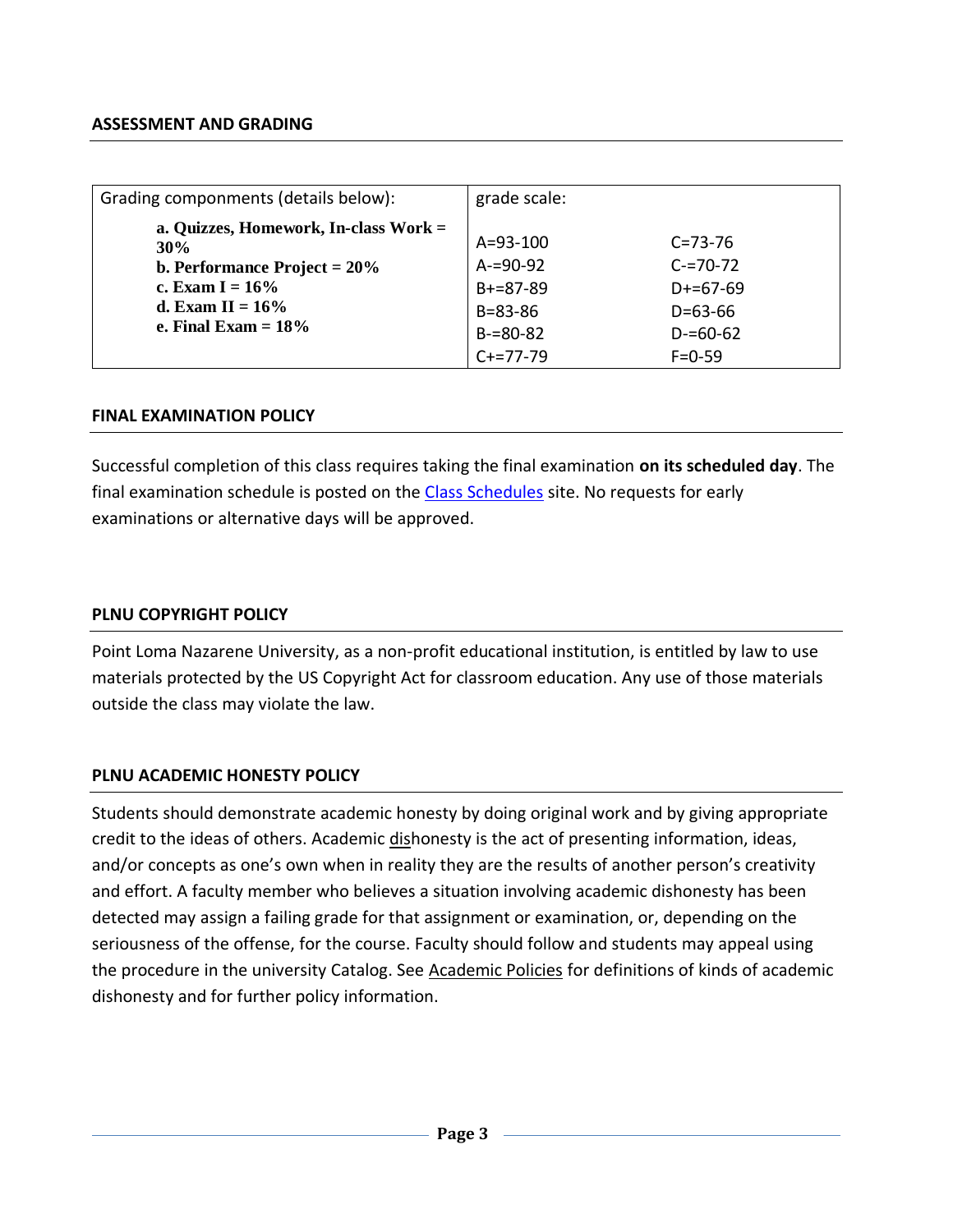# **PLNU ACADEMIC ACCOMMODATIONS POLICY**

If you have a diagnosed disability, please contact PLNU's Disability Resource Center (DRC) within the first two weeks of class to demonstrate need and to register for accommodation by phone at 619-849-2486 or by e-mail at [DRC@pointloma.edu.](mailto:DRC@pointloma.edu) See [Disability Resource Center](http://www.pointloma.edu/experience/offices/administrative-offices/academic-advising-office/disability-resource-center) for additional information.

# **PLNU ATTENDANCE AND PARTICIPATION POLICY**

Regular and punctual attendance at all classes is considered essential to optimum academic achievement. If the student is absent from more than 10 percent of class meetings, the faculty member can file a written report which may result in de-enrollment. If the absences exceed 20 percent, the student may be de-enrolled without notice until the university drop date or, after that date, receive the appropriate grade for their work and participation. See [Academic Policies](http://catalog.pointloma.edu/content.php?catoid=18&navoid=1278) in the Undergraduate Academic Catalog.

### **CLASS SCHEDULE**

| week of: |                             | reading         | topic                |
|----------|-----------------------------|-----------------|----------------------|
| 1/7      |                             | pp. 3-15, Ch 4  | Instruments/Handel   |
| 1/14     | $1/17$ – choose perf. piece | CH <sub>4</sub> | JS Bach              |
| 1/21     |                             | CH 5-6          | Scarlatti/Haydn      |
| 1/28     |                             | CH 7-8          | Mozart/Beethoven     |
| 2/4      |                             | CH <sub>8</sub> | Beethoven/Review     |
|          |                             |                 |                      |
| 2/11     | EXAM I                      | CH 9-10         | Romanticism/Schubert |
| 2/18     | 2/21 - Annotated bibl. due  | CH 11-12        | Mendelssohn/Schumann |
| 2/25     |                             | <b>CH 13</b>    | Chopin               |
| 3/4      | <b>SPRING BREAK</b>         |                 |                      |